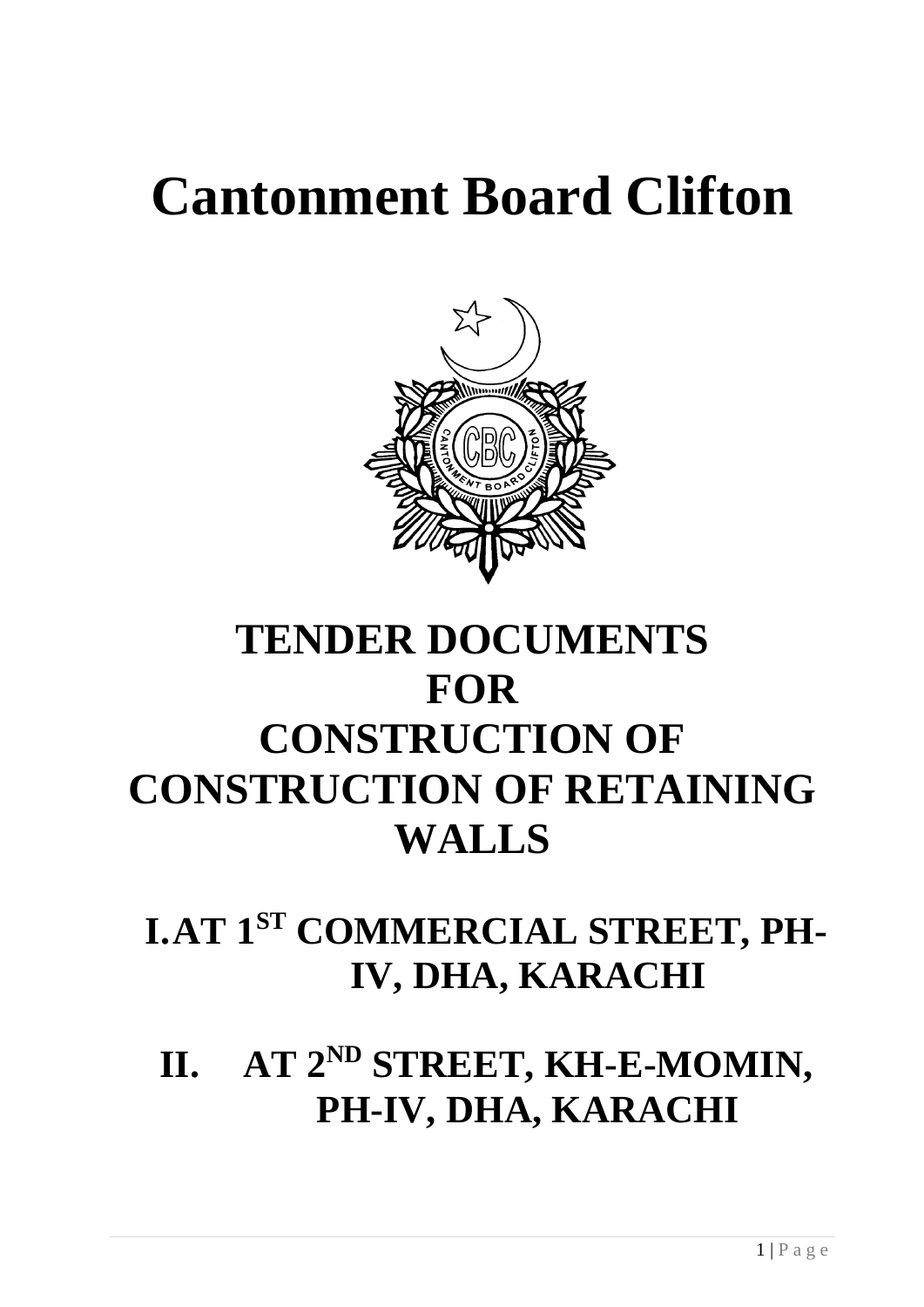## **TENDER DOCUMENTS**

- Invitation to Bid
- Instructions to the Bidders & Qualification Criteria
- Bid Form
- General & special Conditions of the Contract Agreement
- **Bid Evaluation Criteria**
- **Integrity Pact**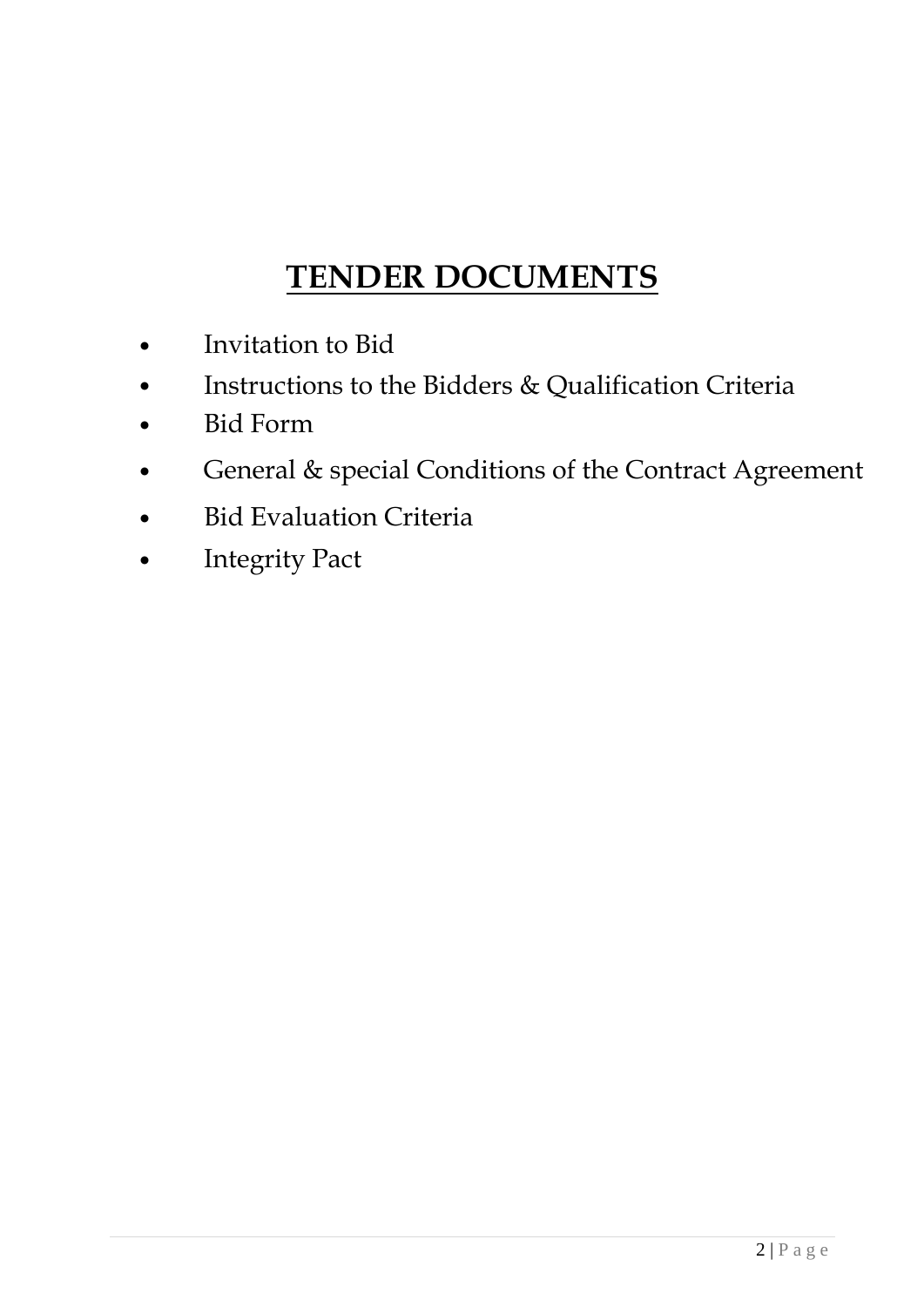### **INVITATION TO BID**

#### **CANTONMENT BOARD CLIFTON TENDER NOTICE**

Cantonment Board Clifton being procuring entity invites sealed bids on the basis of **"Single Stage Two Envelope Procedure"** under Rule 36(b) of PPRA Rules 2004, from the contractors / firms having valid registration with Pakistan Engineering Council (PEC) in **Relevant Category** for the year 2021-22 and are on Active Taxpayers List of the Federal Board of Revenue for the following Projects:-

| S.<br>N <sub>0</sub> | Name of Work                                                                                                                                                | <b>Estimated</b><br>Cost<br>$(\text{In})$<br>Million) | <b>Bid</b><br>Security<br>/Earnest<br>Money $2\%$<br><b>of</b><br>estimated<br>(In<br>Million) | <b>Bidding</b><br>Document<br>fee | Date &<br>time of<br>submissio<br>n of bids<br>(technical<br>&<br>financial<br>proposal) | Date &<br>time of<br>opening<br>(technical<br>proposal<br>bids) | Project<br>Time<br>limit   |
|----------------------|-------------------------------------------------------------------------------------------------------------------------------------------------------------|-------------------------------------------------------|------------------------------------------------------------------------------------------------|-----------------------------------|------------------------------------------------------------------------------------------|-----------------------------------------------------------------|----------------------------|
| 1                    | Construction of<br>retaining wall for the<br>safety of human lives $\&$<br>properties at 1 <sup>st</sup><br>Commercial Street,<br>Phase-IV, DHA,<br>Karachi | 35.130                                                | 0.702                                                                                          | $Rs.2,000/-$                      | 02-11-2021<br>at 11:00 am                                                                | 02-11-2021<br>at 11:30 am                                       | As<br>per<br>work<br>order |
| $\overline{2}$       | Construction of<br>retaining wall for the<br>safety of human lives $\&$<br>properties at 2 <sup>nd</sup> Street,<br>Kh-e-Momin, Phase-IV,<br>DHA, Karachi   | 30.00                                                 | 0.600                                                                                          | $Rs.2,000/-$                      | 02-11-2021<br>at 11:00 am                                                                | 02-11-2021<br>at 11:30 am                                       | As<br>per<br>work<br>order |

#### **TERMS & CONDITIONS/INSTRUCTION TO THE BIDDERS**

- 1. Tender / Bidding documents containing Invitation to the bid/Tender Notice, Instructions to bidders, Form of Bid, Conditions of Contract Agreement, Tender Drawings & Specifications, Bill of Quantities and Bid evaluation criteria etc. can be obtained on any working day during office hours from the office of Cantonment Board Clifton (CBC) CC-38, Street 10, Kh-e-Rahat, Phase-VI, DHA Karachi on or before closing date of tender bid. Price of the bidding documents is Rs 2,000/- (non-refundable). Tender / bidding documents can also be downloaded from CBC website [www.cbc.gov.pk](http://www.cbc.gov.pk/)
- 2. 2% (two percent) earnest money /bid security of quoted bid cost must be accompanied in the shape of Call deposit in the name **Cantonment Board Clifton**, from Scheduled banks in accordance with the Rule 25 of PPRA Rules,2004 and subsequent amendments (if any). An Affidavit to the affect stating that 2% bid security /earnest money has been placed in financial proposals /bids must be attached in the technical proposals. Any bid security not validated from bank can result into penal consequences.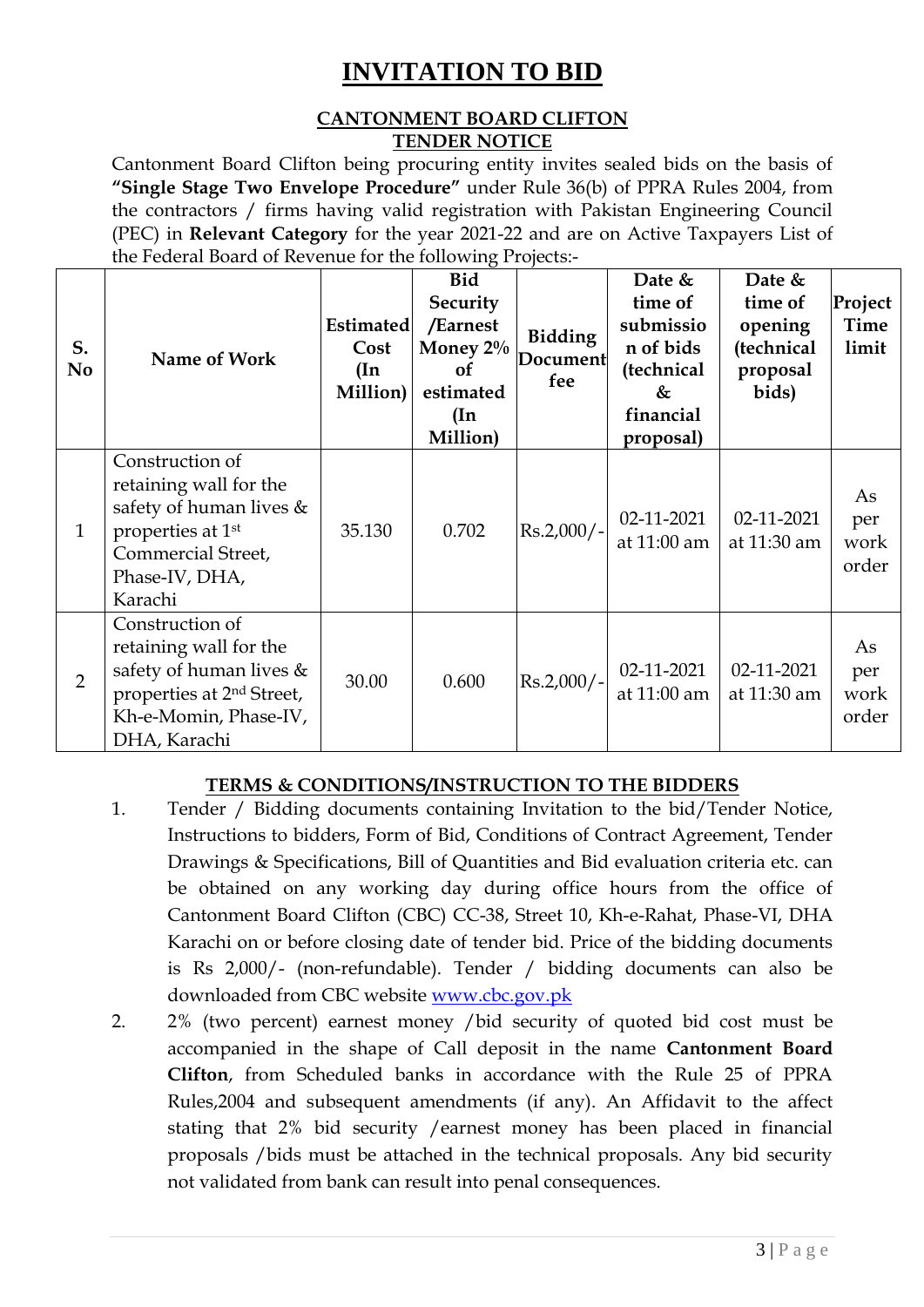- 3. The Submission of Bids by the contractors implies that they are fully conversant with the, scope of work and term and conditions laid down in the tender / bid's documents.
- 4. The eligible contractors / firms are required to submit their Bids for work in separate sealed envelopes i.e. one envelope containing "**Technical Proposal**" of the contractors / firms, clearly marked as "**Technical Bid**" accompanied with respective bidding document fee, while the second envelope containing financial proposal / bid price, clearly marked as '**Financial Proposal**". Both Technical and Financial proposals / bids will be placed in single sealed envelope and addressed & send to Cantonment Board Clifton.
- 5. Technical proposal must be numbered & a table of contents inserted at beginning of the proposal showing the table of contents of the proposal according to the numbered pages. All pages of Bids shall be signed & stamped by the bidder and seal be affixed along with the signatures / initials/ Stamp.
- 6. Contractor / Bidder black listed by Cantonment Board Clifton or involved in litigation or found to be indulged in corrupt or fraudulent practices will be considered non responsive by Cantonment Board Clifton being procuring entity.
- 7. The '**Technical Proposals/ Bids**" of the firms/ contractors will be evaluated will be eligible in accordance with laid down evaluation criteria based on the following documents to be provided in the bidding documents meant for submission of Technical Proposal.
	- I. Detail of projects of similar nature related to the above mentioned work undertaken by the firm in the last 5 years (in hand/ completed) supported by documentary evidence such as work orders / completion reports in original or attested copies.
	- II. Financial status, Bank balance & certificate from the scheduled bank for the last 3 years.
- III. The Income Tax Certificate from the concerned department. Showing Tax payment regarding works / projects executed during last 3 years.
- IV. Details of technical staff for the proposed works, duly supported by attested credentials.
- V. An affidavit that the firm is not in dispute / litigation / arbitration with any Govt. / semi Govt. Department on the left over/incomplete projects.
- VI. An affidavit is required to be provided with the technical bid regarding attachment of the bid security in the shape of Bank Guarantee or call deposit with the financial bid.
- VII. The firms / contractors having their own machinery / plant relating to the project.
- VIII. Only those will be eligible to apply for the tender who have renewed their enlistment with PEC for the year 2021-22.
	- IX. Incomplete Tender form will be Non responsive i.e. name of Firm, Quoted rates in words and in figures, signatures of the contractor and stamp of the firm.
- 8. Only upto two decimal digits (0.00) will be considered for evaluation of the quoted Rate. If any document submitted along with bid documents found false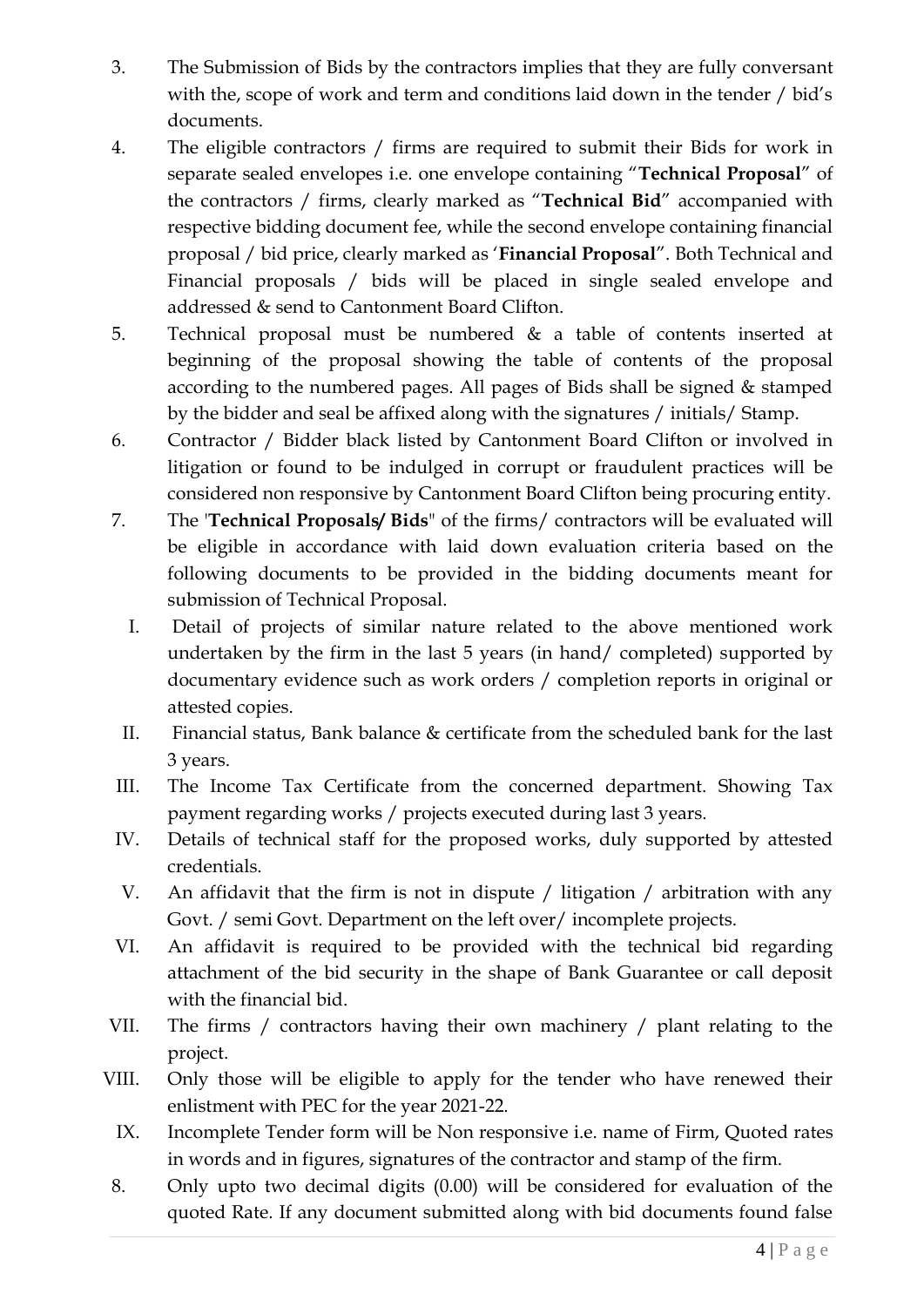/ bogus, the registration of the contractor / firm shall stand cancelled/ blacklisted in the light of enabling provisions of PPRA Rules 2004. Conditional / Incomplete bids shall not be acceptable.

- 9. The **Financial Bids / Proposals** of only technically responsive qualified bidders will be opened after evaluation of **Technical Bids** in the presence of bidders / their representatives (who may like to attend) in the office of the Cantonment Board Clifton on the date & time to be notified later on whereas the **Financial Bids** of technically non responsive bidders shall be retuned unopened to the respective contactors.
- 10. The contractors / bidders, who quote their bids / rates more than 10% below the Engineers estimates, shall submit performance guarantee equal to 10% of the estimated cost under rule 39 of PPRA Rules 2004.
- 11. Any Item not reflected in the BOQ and required at site, shall be paid in accordance with MES Schedule of rates 2014/prevailing market rates with the approval of the procuring entity / Competent Authority.
- 12. All the governments taxes (Federal, Provincial & any other) will be deducted as per prevailing government policy.
- 13. Incomplete/ disfiguring/ overwriting/ by hand/ delayed bids shall be declared non-responsive.
- 14. Any bid received in the contravention of enabling provisions of PPRA Rules, 2004 will be declared non responsive by the procuring entity. Cantonment Board Clifton being procuring entity reserves the right to accept or reject any tender / bid on technical / administrative grounds under Rule 33 (l) Rules, 2004.
- 15. Other terms & conditions pertaining to the works can be seen in the Office of the Cantonment Board Clifton at any working day during office hours.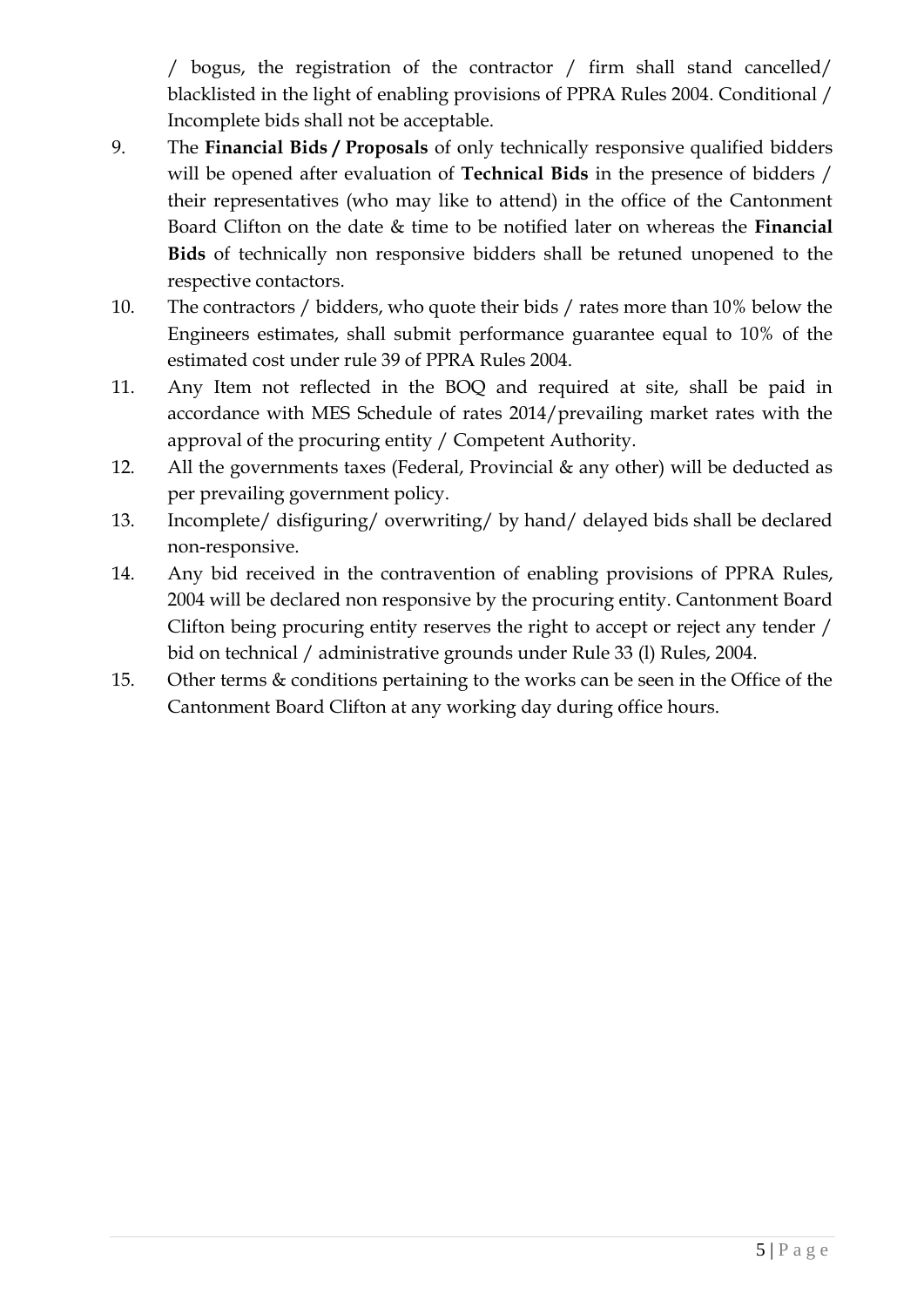

**CANTONMENT BOARD CLIFTON**

**Tender Form No.\_\_\_\_\_\_\_**

## **BID FORM**

#### **For Construction of retaining wall at 1st commercial street, Ph-IV, DHA, Karachi as per MES Sch of Rates, 2014 (amended upto date)**

1. Cost of tender form= **Rs. 2000** paid vide Rt. No. Dated Dated

| 2. | Opening date $\&$ time of tender $\underline{\hspace{1em}02\text{-}11\text{-}2021}$ at $\underline{\hspace{1em}11\text{:}30\text{ am}}$ |  |
|----|-----------------------------------------------------------------------------------------------------------------------------------------|--|
|----|-----------------------------------------------------------------------------------------------------------------------------------------|--|

3. Amount of Earnest Money = Rs. vide Pay Order/CDR No.\_\_\_\_\_\_\_\_\_\_\_\_\_\_\_\_\_\_\_\_\_\_\_\_\_\_ dated \_\_\_\_\_\_\_\_\_\_\_\_\_

The Executive Officer, Cantonment Board Clifton

Dear Sir,

I/we hereby tender for the execution of the work specified below for the Cantonment Board Clifton:-

#### **Nomenclature of Work Est. Cost. Rs.**

**Construction of retaining wall at 1 st commercial street, Ph-IV, DHA, 35.130 (M) Karachi**

| <b>RATE TENDERED</b> |               |              |                               |        |
|----------------------|---------------|--------------|-------------------------------|--------|
| In Figure            | $\frac{0}{0}$ | <b>Above</b> | <b>Below</b>                  | At Par |
|                      |               |              | on MES Schedule of Rates 2014 |        |
| In Words             | %             | <b>Above</b> | <b>Below</b>                  | At Par |
|                      |               |              | on MES Schedule of Rates 2014 |        |

#### \* ✓ **Tick the relevant box**

1. I/we have received the tender documents and read it thoroughly and fully conversant with the scope of subject work called on MES Schedule of Rates 2014 (amended upto date).

2. I/we shall abide by all terms and conditions mentioned in the "Notice of Tender" published in newspapers \_\_\_\_\_\_\_\_\_\_\_\_\_\_\_\_\_dated \_\_\_\_\_\_\_\_\_\_\_\_\_and shall also abide by all the terms and conditions as will be laid down in the Contract Agreement.

3. The tender rates have been quoted by considering items / specifications & rates as per MES Schedule of Rates, 2014(amended upto date).

#### Name of Firm

#### **Signature of Contractor**

Address\_\_\_\_\_\_\_\_\_\_\_\_\_\_\_\_\_\_\_\_\_\_\_\_\_\_\_\_\_\_\_\_\_\_\_\_\_\_\_\_\_\_\_\_\_\_\_\_\_\_\_\_\_\_\_\_\_\_\_\_\_\_\_\_\_\_\_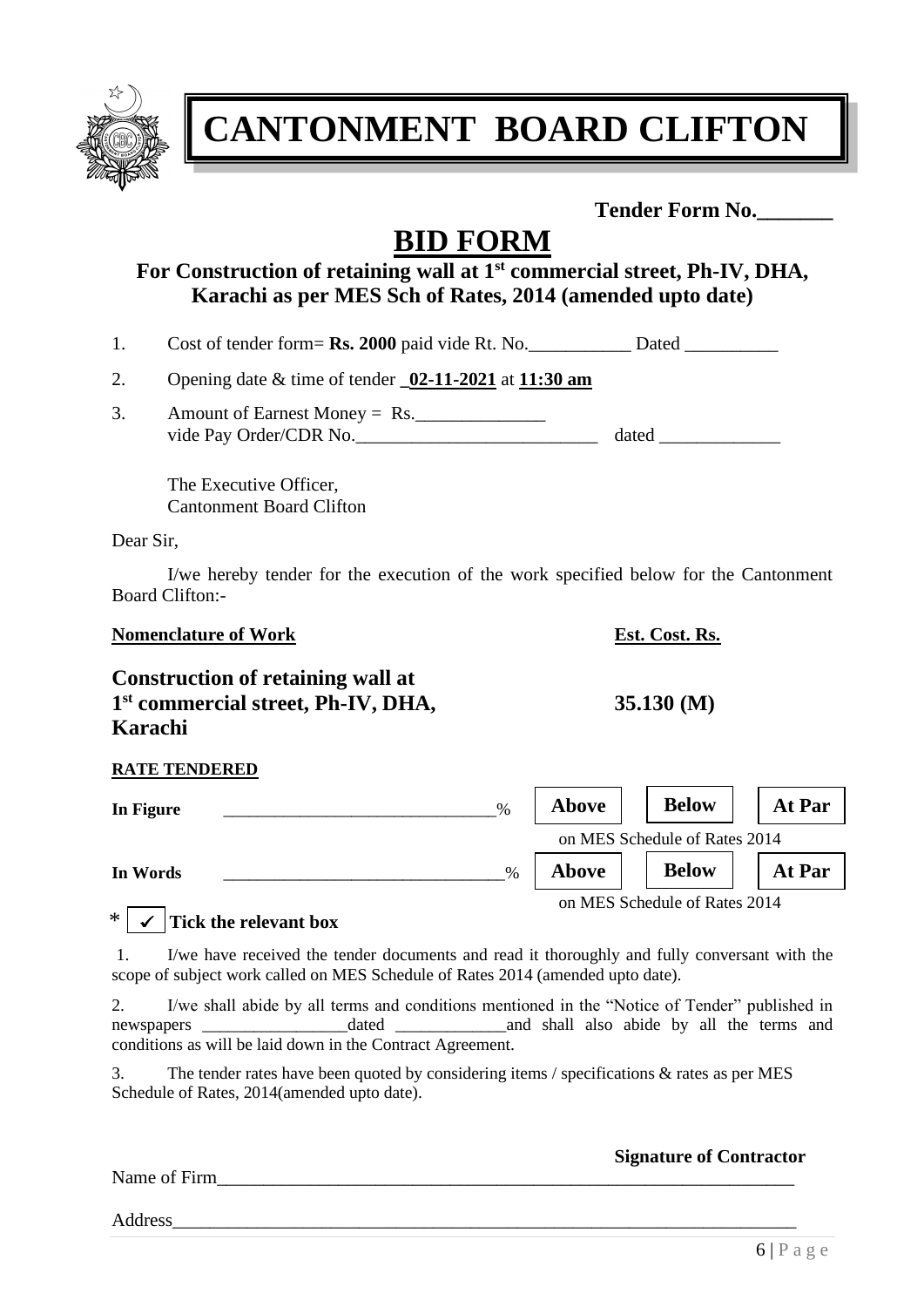

**CANTONMENT BOARD CLIFTON**

**Tender Form No.\_\_\_\_\_\_\_**

## **BID FORM**

#### **For Construction of retaining wall at 2nd street, Kh-e-Momin, Ph-IV, DHA, Karachi as per MES Sch of Rates, 2014 (amended upto date)**

1. Cost of tender form= **Rs. 2000** paid vide Rt. No. Dated Dated

| 2. | Opening date $\&$ time of tender $\underline{\hspace{1em}02\text{-}11\text{-}2021}$ at $\underline{\hspace{1em}11\text{:}30\text{ am}}$ |  |
|----|-----------------------------------------------------------------------------------------------------------------------------------------|--|
|----|-----------------------------------------------------------------------------------------------------------------------------------------|--|

3. Amount of Earnest Money =  $Rs.$ vide Pay Order/CDR No.\_\_\_\_\_\_\_\_\_\_\_\_\_\_\_\_\_\_\_\_\_\_\_\_\_\_ dated \_\_\_\_\_\_\_\_\_\_\_\_\_

The Executive Officer, Cantonment Board Clifton

Dear Sir,

I/we hereby tender for the execution of the work specified below for the Cantonment Board Clifton:-

#### **Nomenclature of Work Est. Cost. Rs.**

| Construction of retaining wall at               |
|-------------------------------------------------|
| 2 <sup>nd</sup> street, Kh-e-Momin, Ph-IV, DHA, |
| Karachi                                         |

| <b>RATE TENDERED</b> |
|----------------------|
|                      |

**In Figure**  $\%$ 

**In Words**  $\frac{9}{6}$ 

on MES Schedule of Rates 2014

**Above** | **Below** | **At Par** 

on MES Schedule of Rates 2014

**Above Below** 

#### \* ✓ **Tick the relevant box**

1. I/we have received the tender documents and read it thoroughly and fully conversant with the scope of subject work called on MES Schedule of Rates 2014 (amended upto date).

2. I/we shall abide by all terms and conditions mentioned in the "Notice of Tender" published in newspapers \_\_\_\_\_\_\_\_\_\_\_\_\_\_\_\_\_dated \_\_\_\_\_\_\_\_\_\_\_\_\_and shall also abide by all the terms and conditions as will be laid down in the Contract Agreement.

3. The tender rates have been quoted by considering items / specifications & rates as per MES Schedule of Rates, 2014(amended upto date).

#### Name of Firm

#### **Signature of Contractor**

Address\_\_\_\_\_\_\_\_\_\_\_\_\_\_\_\_\_\_\_\_\_\_\_\_\_\_\_\_\_\_\_\_\_\_\_\_\_\_\_\_\_\_\_\_\_\_\_\_\_\_\_\_\_\_\_\_\_\_\_\_\_\_\_\_\_\_\_ed

**30.00 (M)** 

**At Par**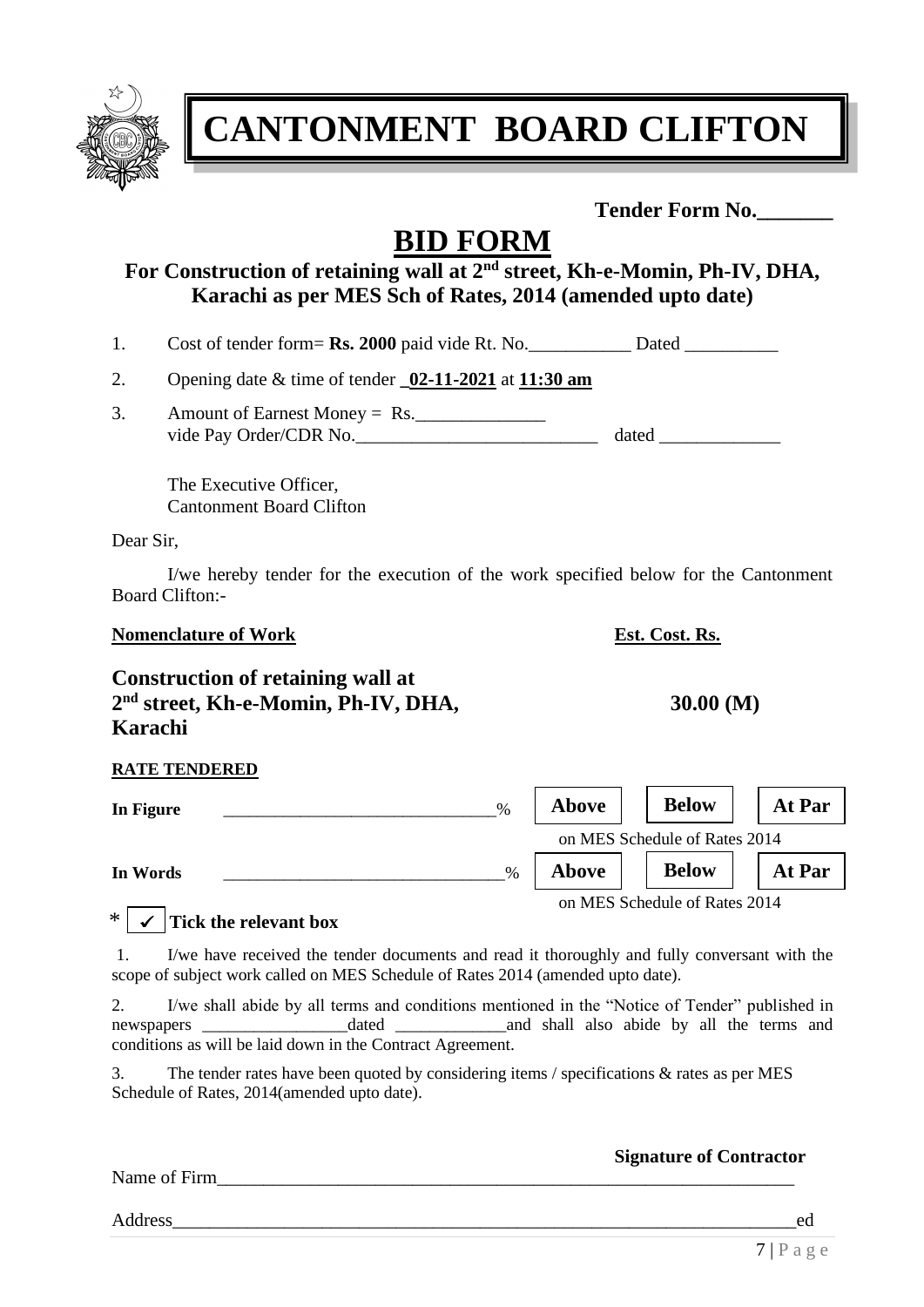#### **GENERAL/ SPECIAL CONDITIONS OF CONTRACT AGREEMENT**

- (1) The following vital documents shall be deemed to form and be read and construed as part of this Agreement:
	- (a). Tender Notice
	- (b). The Contract Agreement;
	- (c). The Letter of Acceptance;
	- (d). Estimates & Specifications as per MES Schedule of Rates, 2014 (Amended upto date)/;
	- (e). Cantonments Act, 1924 & the Cantt. Accounts Code 1955; and
	- (f). Integrity Pact.
- (2) Instruction for execution of works under this Agreement shall be given after issuing of work order.
- (3) Time allowed for carrying out the work shall be strictly observed by the Contractor and shall be reckoned from the date of issue of work order / handing over the site.
- (4) If the Contractor shall desire an extension of time for completion of the work on the ground of there having been unavoidably any hindrance in the execution of work or on any other genuine grounds they shall apply in writing for such extension of time for completion of the work stating their reasons. Orders passed there on by the Executive Officer shall be final and binding on the Contractor.
- (5) The Contractor shall ensure clearance of all debris/waste material etc, from site after completion of work or else the same shall be cleared by the Board at the risk and cost of Contractor.
- (6) Payments shall be made on approved rates as per MES Schedule of Rates 2014 (amended upto date) and no escalation shall be applicable in this Agreement, what so ever reason.
- (7) Security & income tax shall be deducted at source from running bills as per policy in vogue, however, security deducted shall be refunded to the Contractor after one year of completion of project and clearance of Defence Audit whichever is later less any deduction of amount of penalties imposed for unsatisfactory work or for any other reasons.
- (8) The Contractor shall bear all applicable taxes & charges due against the Agreement and shall not charge the same from the Board.
- (9) The Contractor shall report to the Executive Officer in writing about finishing of the work within seven (7) days of the date of completion thereof.
- (10) Any defects, what so ever if found after the completion of the work shall be rectified by the Contractor at its own cost during the term of Agreement period as and when directed by Chief Engineer, Engineering Branch, Cantonment Board Clifton or any other official authorized by the Board.
- (11) The Contractor shall give a minimum of five (5) days' notice in writing to the Executive Officer for measurement of any work and shall not cover up or place beyond the reach of measurement any work without the Executive Officer's written consent and if such work is covered without notice as mentioned above and without having obtained written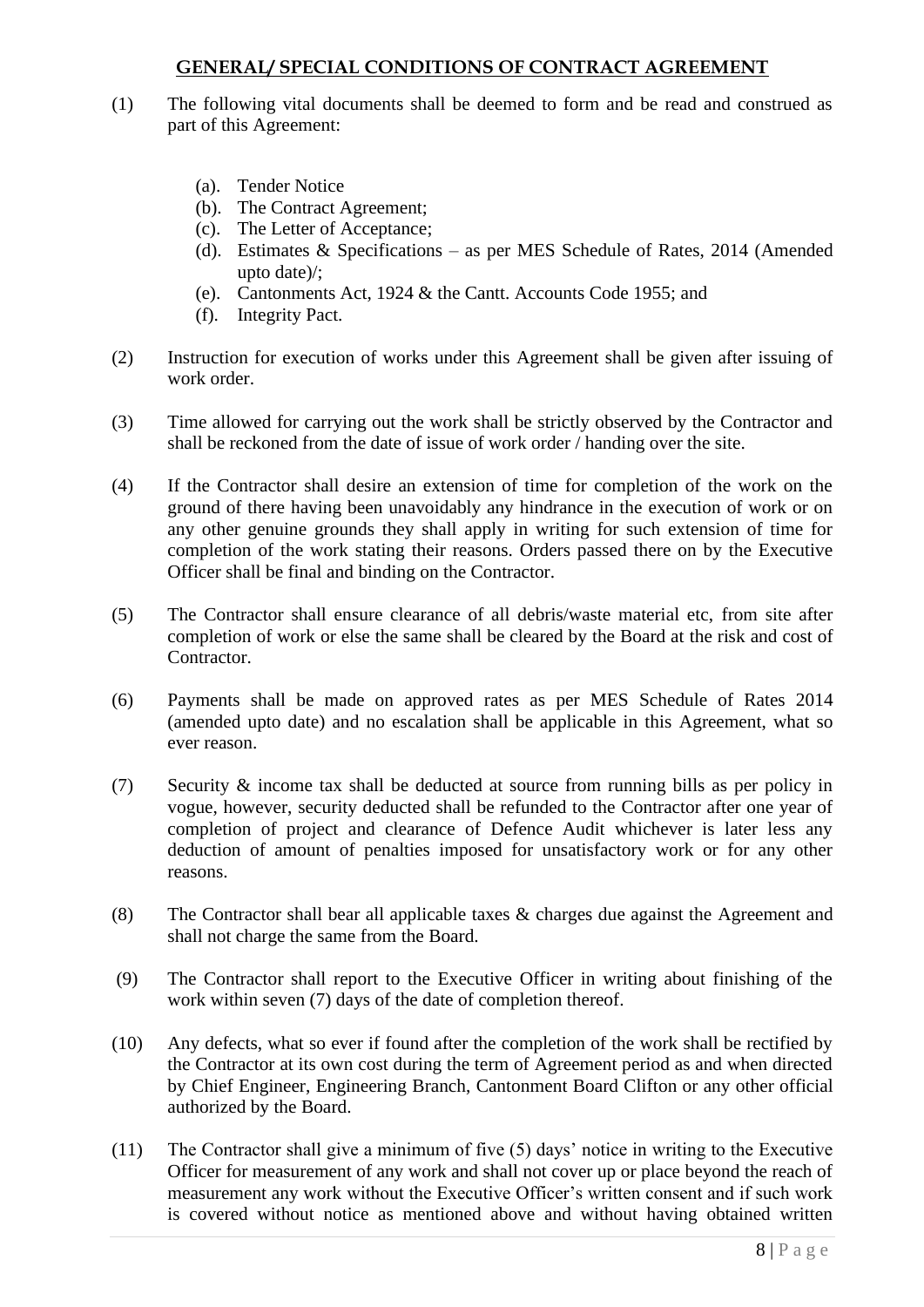consent from the Executive Officer the same shall be uncovered at the contractors expense. No payment or allowance shall be made for materials etc., expended if the aforesaid are not observed by the contractors.

- (12) The Contractor shall prepare and submit their detailed bill to the Executive Officer after completion of the work and the Executive Officer shall than take or cause to take requisite measurement for the purpose of having the same verified and claim of the Contractor, as far as possible, adjusted during the month during which the bill is presented (measurement so taken shall be final and binding on the Contractor).
- (13) Keeping in view the urgency of work or poor response on your part in execution of works the Executive Officer shall be at liberty to award work to other enlisted contractor at similar rate after issuance of the notice regarding delay in performance.
- (14) The Contractor or their duly authorized agents (authorized in writing) shall be present at the time of taking measurements and to sign the measurement book. Should the Contractor or their representative fail to attend on the day or days appointed for taking subject measurement the latter work shall be proceeded within their absence. Measurement taken thereto shall be final and binding on the Contractor.
- (15) Where it is discovered that any excess payment or over payment has been made to the Contractor in respect of any work done at site during the course of the Agreement, such excess payment/over payment shall be recoverable from the Contractor by the Executive Officer. Recovery can also be effected by Executive Officer at any time after work has been completed and final payment made.
- (16) For this purpose overpayment shall include any payment or excess payment made in consequence of any mistake of law or negligence, fraud of any person etc. The Contractor shall also pay back to the Board all over payment made to them if pointed out by the audit authorities at any time during or after completion of work.
- (17) The Contractor shall provide all materials and services necessary for the work, if such materials and services are included in the schedule of combined rates. Cost for conducting tests shall be done by the Contractor, if any.
- (18) Where no such items are specified in the schedule value of such materials and services then shall be assessed at appropriate rates subject to the percentage of Agreement as approved by the Executive Officer.
- (19) The Contractor shall be responsible for payment or compensation to their workmen under the Workmen's Compensation Act 1923.
- (20) It shall be the Contractor's responsibility to supply all materials/services mentioned in the estimates/MES Schedule. The non-availability of any such material etc. will not be considered as an excuse for any change in the design or specification.
- (21) Works under or in the course of execution or executed in pursuance of this Agreement shall at all timed be open to inspection and supervision of the Executive Officer, Chief Engineer, Senior Engineer, Cantt. Engineer, Asstt. Engineer, Cantt. Overseer or any official authorized in this behalf by the Executive Officer.
- (22) If it appears to the Executive Officer that any work has been executed with unsound, imperfect and unskillful workmanship or with inferior materials or is of a quality inferior to that contracted for, the Contractor shall on demand in writing from the Executive Officer specify the work materials complained of (notwithstanding if the same may have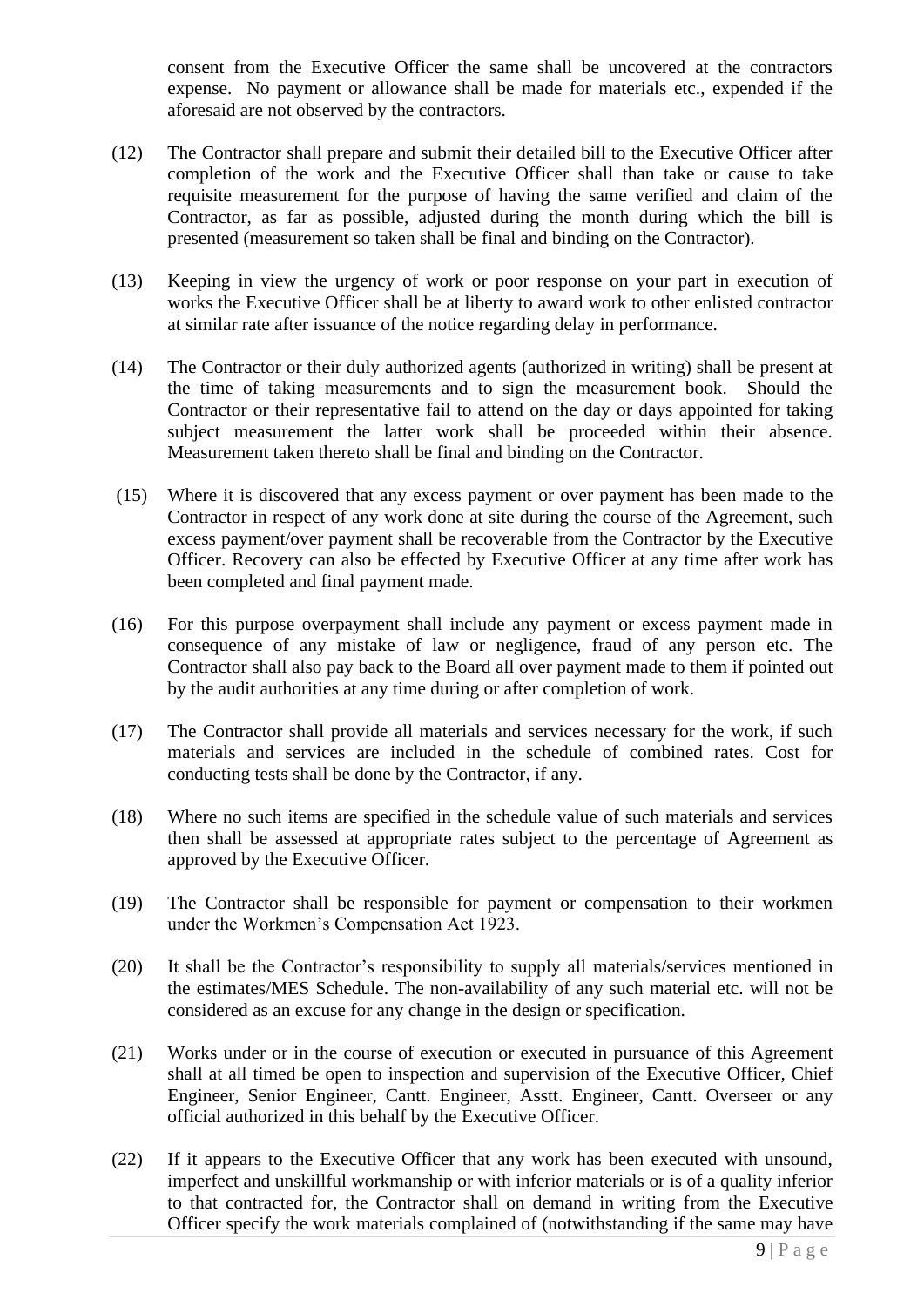been inadvertently approved, certified and paid for) and shall immediately rectify and reconstruct the work to the complete satisfaction of the Board and / or Executive Officer without any additional charges within a period stipulated by the Executive Officer.

- (23) The Agreement can be terminated at the option of the Executive Officer by giving one month's written notice to the Contractor i.e. in case it is found that their work is continuously unsatisfactory or poor performance. In such circumstances the Executive Officer shall be at liberty to forfeit the Contractor's security deposit in full or in part and thereafter to assign the remaining part of the Agreement to any other party at existing or at any new rates/terms and conditions as may be decided upon by the Board.
- (24) No work shall be deemed completed until the Executive Officer and / or the Board gives a written certificate to this effect to the Contractor. However, even after the issuance of this completion certificate the Contractor shall be responsible for rectifying any defects etc. that may be observed or may arise from the work during a period of 01 year after such completion certificate has been accorded. All such defects etc, shall be removed/repaired by the Contractor at their own risk and cost without payment of any compensation to them by the Board.
- (25) In case however, the Contractor fail to do the needful the work shall be got completed by the Board through any other agency and cost so incurred shall be payable by the Contractor without the payment of any compensation thereto to them by the Board.
- (26) If the Contractor, their staff, servants etc., break, deface, injure or destroy any part of the premises etc., in which they may be working or any building, road, fence, enclosure, grassy land, trees, overhead and underground cables/pipes etc., contiguous to the premises in which the work or any part of it is being executed, the contracts shall make good the same at their own expense or in default the Executive officer may cause the same to be made good at risk and expense of the contractors and recover such expense from the contractors.
- (27) The Contractor shall be responsible for the settlement of all claims in respect of injury or damage done to any person or property during and after execution of this Agreement if it is proved that such damage or injury (as the case may be) was the consequence of negligence or any other willful action of the contractors, their labour etc.
- (28) The Contractor shall take all reasonable precautionary measures to minimize fire risks as well as the safety of pedestrians & traffic near project site and shall conform to such instructions in the matter as may be given to them from time to time in writing by the Executive Officer.
- (29) The Contractor shall be solely responsible for the consequence of all mishaps i.e. damage, injury, death etc., that may arise out of use of defective material, improper specification, inferior construction etc.
- (30) In all matters of the Agreement the Executive Officer and / or the Board shall deal with the Contractor**,** or their authorized representative to be nominated in writing by the Contractor.
- (31) The Contractor shall not appoint such persons as their agents who are defaulters of the Board or may have been black listed by the Board or by any other Department.
- (32) The Contractor shall submit petition/representation to the Board or to other higher office in the Military Lands & Cantonments Department (ML&C), Ministry of Defense or to the President Cantonment Board through proper channel i.e. through the Executive Officer and that any disregard of this condition may lead to cancellation of the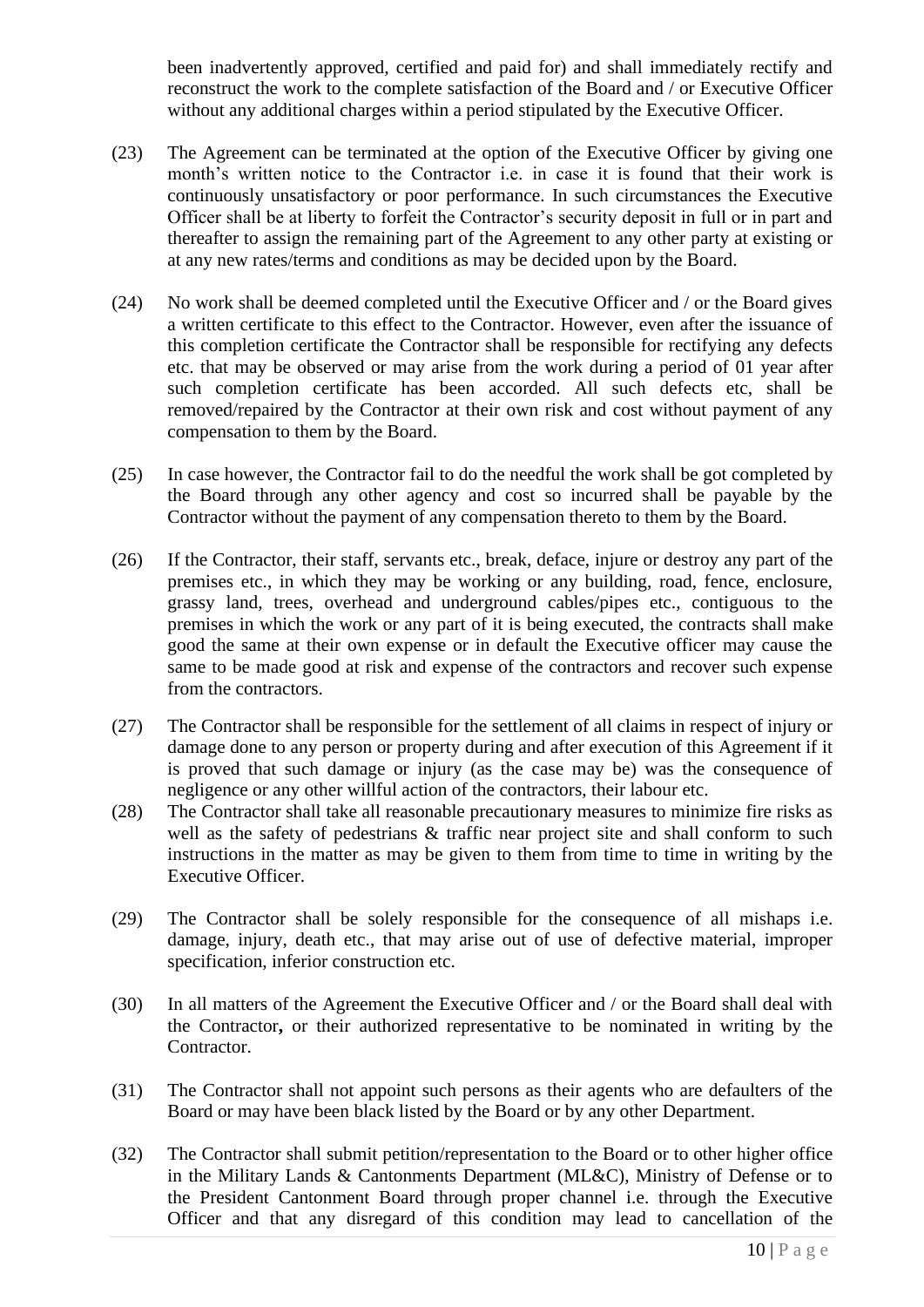Agreement without any liability for payment of compensation for any loss that the Contractor may sustain, as a result.

- (33) In case the Contractor become bankrupt or there are any insolvency or other proceedings against them which restrict their work at site the Executive Officer and / or the Board may terminate the Agreement and award remaining work to be done to any other agency as deemed necessary. In such a case the Contractor shall not be entitled to any compensation whatsoever.
- (34) The Board shall not be responsible for any loan taken by the contractors from any party for completion of the work nor for any given by them (i.e. by the Contractor) to any party in the matter nor for any litigations arising out of any financial or other dealings of the Contractor with any party. Such matters shall be dealt with by the Contractor at their own risk and cost.
- (35) The Contractor shall ensure clearance of all debris/waste material etc, from site after completion of work or else the same shall be cleared by the Board at the contractors risk & cost.
- (36) The Contractor shall not assign or sublet the Agreement without written permission of the Executive Officer. In case they do so they shall be liable for termination of the Agreement and security as decided by the Executive Officer and shall also pay all additional expenses incurred in getting the work completed.
- (37) The Contractor shall bear all octroi duty, terminal tax or any other tax on building material etc., imported by them for the work under this Agreement and shall not charge the same to the Board.
- (38) In case the Contractor leave the Agreement site and do not proceed any further with the work or they flout/disregard any of the above mentioned terms  $\&$  conditions of this Agreement the Executive Officer and / or the Board are authorized and are at liberty to terminate the Agreement without payment to Contractor of any compensation financial or otherwise that they may have suffered as a result of such termination and thereafter to assign the remaining part of Agreement at the contractor's risk & cost to any other party at existing or at any new rates/terms and conditions as may be decided upon by the Board.
- (39) In the event of any dispute between the Contractor and the Board the case shall be referred to Director Military Lands & Cantonments, Karachi Region, Ministry of Defense whose decision shall be final  $\&$  binding on both parties.
- (40) In case of emergency, or excess of quantum of work the Executive Officer and / or the Board reserved the rights to get any work done through some other approved contractor of the Board on same rate of the above said Agreement or part thereof has not been awarded to that contractor by the Board.
- (41) The Parties shall use their best endeavors to settle any disputes between them promptly and in a manner to help avoid the recurrence of similar disputes. In the event that the parties are unable to settle their dispute in a timely manner, they shall go to arbitration. Any dispute arising from either interpretation of this Agreement or a claimed default may be referred to arbitration. The Director Military Lands & Cantonments, Karachi Region shall be the SOLE Arbitrator. The decision and any award made by the Arbitrator shall be binding and final as to both parties.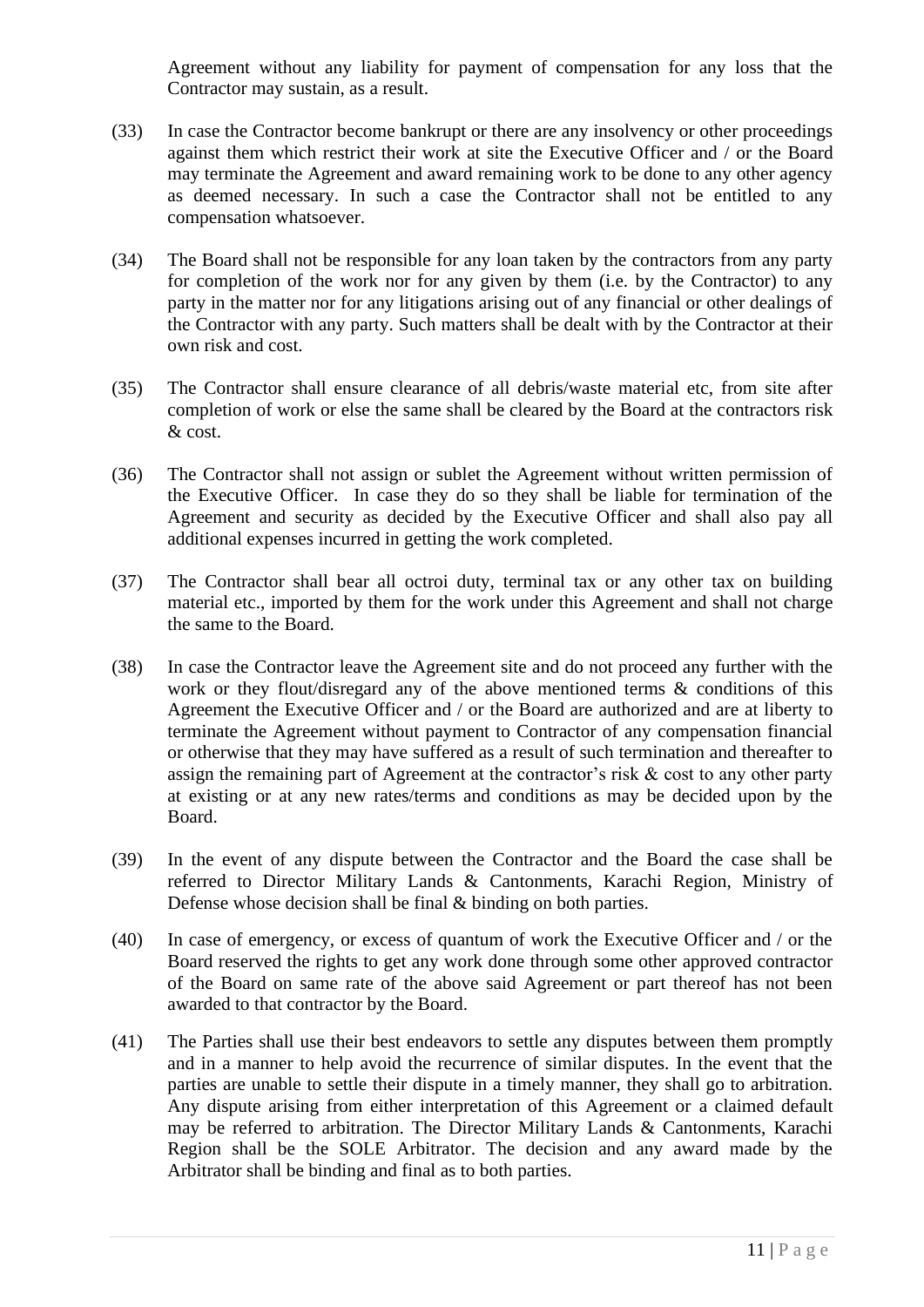- (42) In case of failure to complete the project as per specifications within specified time/extended time limit by the Executive Officer, a penalty equivalent to 0.10% of the cost of tender sum may be imposed per day.
- (43) If the Contractor fails to complete the work, as per estimates & specifications, within stipulated time or extended interval, the CEO shall serve two (2) notices to the Contractor for completion of the work. In case of persistent non-compliance,  $3<sup>rd</sup>$  & final notice shall be served wherein the Contractor shall also be given an opportunity to be heard in person as envisaged in Rule (19) of the PPRA Rules 2004, to know their point of view regarding failure to commence / complete the project. In case of unsatisfactory reply the case for black listing shall be referred to the Board.
- (44) The Contractor is relieved from performing their contractual obligations when certain circumstances beyond their control arises, making performance inadvisable, commercially impracticable or impossible due to Force Majeure reasons such as war, military operations, revolution, strike, riots, fire, floods, epidemic, loss of material in transit, power supply interruptions, unavoidable delays with sub-supplier directly or indirectly and such other reasons not incorporated in this clause and unpredictable at present and beyond control or remedy. In such scansion the Contractor shall not be held responsible.
- (45) This Agreement shall be governed by and construed in accordance with Pakistani law and the parties irrevocably agree that any dispute arising out of or in connection with this Agreement will be subject to and within the exclusive jurisdiction of courts at Karachi.
- (46) This Agreement may be amended at any time by written agreement of the Parties. No variation to this Agreement shall be effective unless in writing and signed by a duly authorized representative of each of the Parties.
- (47) All such additional work shall be executed as per the terms and conditions of this Agreement.

**Executive Officer Cantonment Board Clifton**

"I / we accepted the above mentioned conditions of tender and contract agreement and will abide by all for them in case my tender is accepted by Board"

\_\_\_\_\_\_\_\_\_\_\_\_\_\_\_\_\_\_\_\_\_\_\_\_\_\_\_\_\_\_\_\_\_\_\_\_\_\_\_\_\_\_\_\_\_\_\_\_\_\_\_\_\_\_\_\_\_\_\_\_\_\_\_\_\_\_\_\_\_\_\_\_\_\_\_\_\_

Name of Contractor

 **Signature of the Contractor.**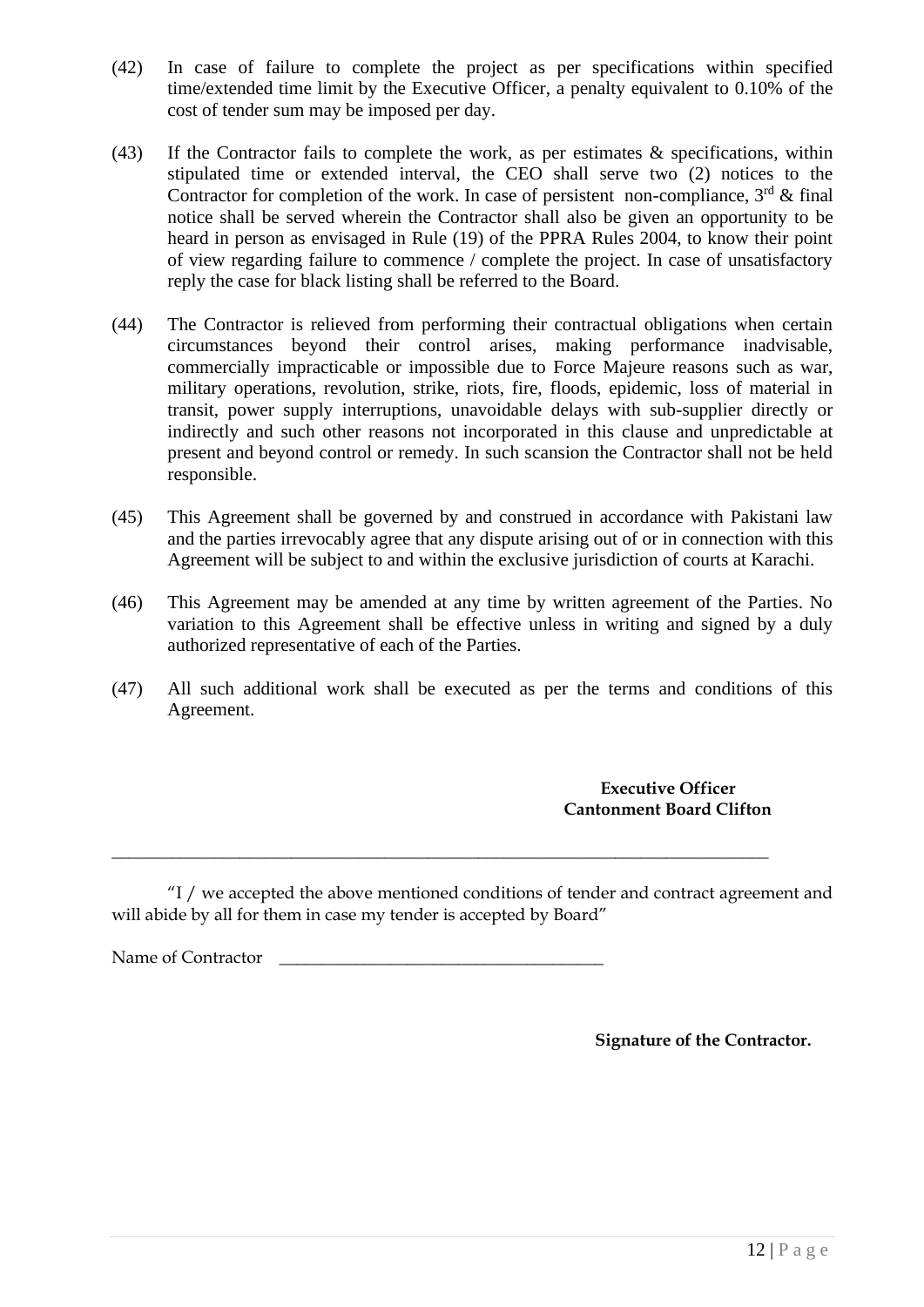### **TECHNICAL BID EVALUATION CRITERIA (CONSTRUCTION OF RETAINING WALL)**

| Sr.<br>No.                   | <b>Description</b>                                                           | <b>Marks</b><br><b>Assigned</b> | <b>Explanation for Marks Obtained</b>                                                                                                                                                                                                                                                                                                                                                               |  |  |
|------------------------------|------------------------------------------------------------------------------|---------------------------------|-----------------------------------------------------------------------------------------------------------------------------------------------------------------------------------------------------------------------------------------------------------------------------------------------------------------------------------------------------------------------------------------------------|--|--|
| a)                           | Projects of similar<br>nature<br>Completed in last 5 years.                  | 20                              | Marks are given if the<br>20<br>$\bullet$<br>completed at<br>has<br>contractor<br>least 10 projects of similar<br>nature in last 5 years.<br>14 Marks are given if the<br>contractor has completed at<br>least 7 projects of similar nature<br>in last 5 years.<br>Marks<br>given if the<br>2<br>are<br>contractor has<br>completed<br>at<br>least 1 projects of similar nature<br>in last 5 years. |  |  |
| b)                           | Projects of similar nature in-<br>hand during last 5 years.                  | 20                              | 20 Marks are given if the<br>completed<br>contractor has<br>at<br>least 10 projects of similar<br>nature in last 5 years.<br>14 Marks are given if the<br>contractor has completed at<br>least 7 projects of similar nature<br>in last 5 years.<br>Marks<br>given if the<br>2<br>are<br>has<br>completed<br>contractor<br>at<br>least 1 projects of similar nature<br>in last 5 years.              |  |  |
| $\mathbf{c})$                | Enlistment<br>with<br>record<br>Government Organizations &<br>other agencies | 10                              | 2 Mark for each enlistment up<br>$\bullet$<br>to maximum of five enlistments.                                                                                                                                                                                                                                                                                                                       |  |  |
| <b>Total Marks Allocated</b> |                                                                              |                                 | 50                                                                                                                                                                                                                                                                                                                                                                                                  |  |  |

#### **I. Detail of project / General Experience**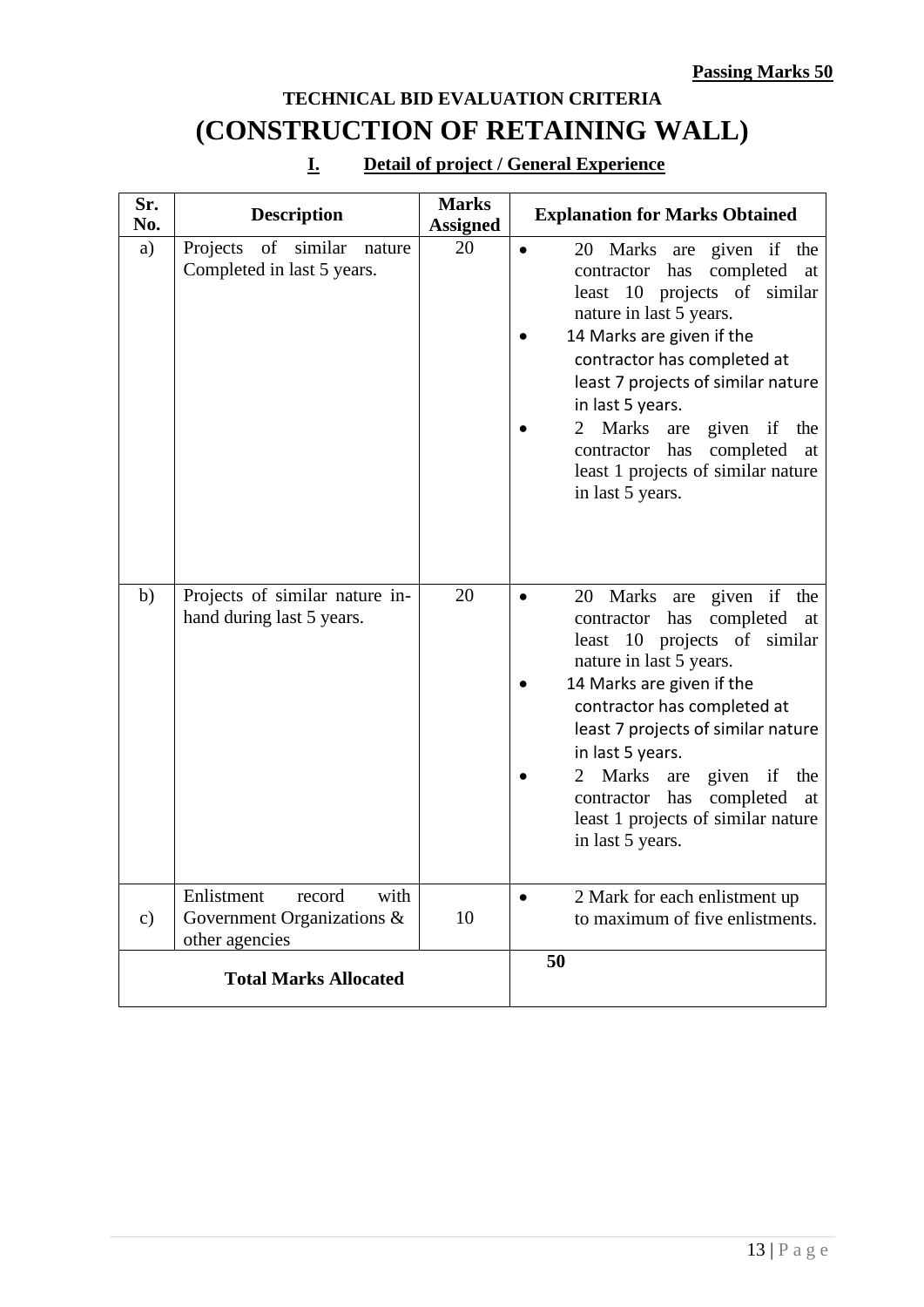#### **II Financial Statement**

| Sr.<br>No.                   | <b>Description</b>                                                                                     | <b>Marks</b><br><b>Assigned</b> |               | <b>Criteria for Marks</b><br><b>Obtained</b>                                                                                                                                          |
|------------------------------|--------------------------------------------------------------------------------------------------------|---------------------------------|---------------|---------------------------------------------------------------------------------------------------------------------------------------------------------------------------------------|
| a)                           | Bank statement for last 3<br>years                                                                     | 20                              | <b>Credit</b> | $100 M - 200 M - 9 Marks$<br>201 M - 300 M - 11 Marks<br>$301 M - 400 M - 15$ Marks<br>Above 400 M full marks                                                                         |
| b)                           | Registration with income<br>tax department and tax<br>paid during the last 3<br>years for the projects | 5                               |               | No points will be given if income<br>tax certificate is not attached and<br>5 points will be added in case of<br>valid certificate.                                                   |
| $\mathbf{c})$                | Litigation History in which<br>Decision has been given<br>against the firm $(s)$                       | 5                               |               | In case the firm is involved in any<br>litigation, no marks will be given<br>and 5 points will be added in<br>case<br>affidavit of<br>litigation<br>no<br><sup>1</sup> S<br>attached. |
| $\mathbf{d}$                 | Blacklisting from any agency                                                                           | 5                               |               | In case the firm is blacklisted, no<br>Marks will be given and 5 points<br>will be added in case affidavit by<br>the company that it has not been<br>black listed is attached.        |
| <b>Total Marks Allocated</b> |                                                                                                        |                                 |               | 35                                                                                                                                                                                    |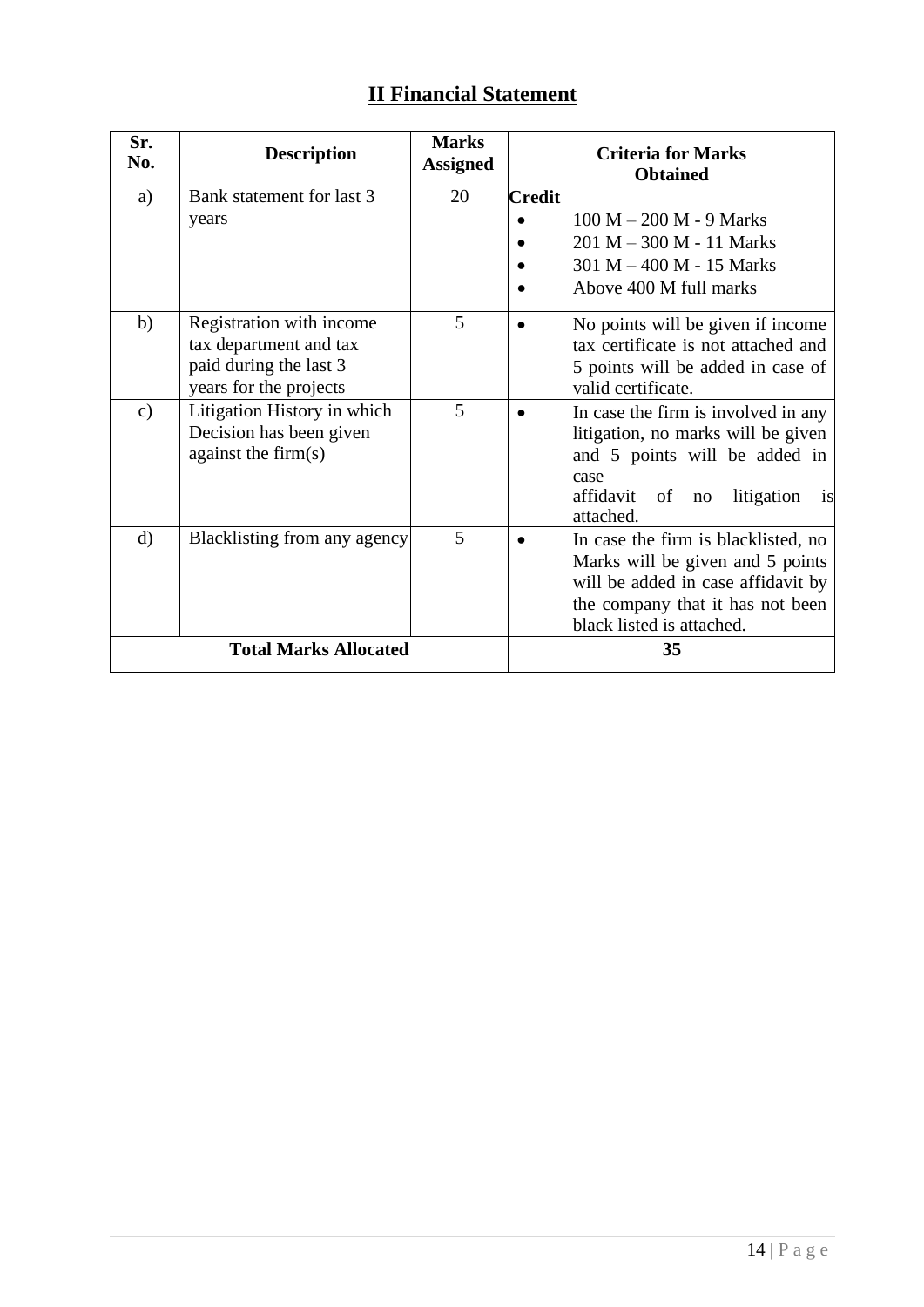#### **III Technical Staff**

Requirement of Employer/User will be varied from Project to Project. However following factors may be used as a guideline:

| Sr.<br>No.    | <b>Description</b>                                                               | <b>Marks</b><br><b>Assigned</b> | <b>Explanation for Marks Obtained</b>                                                                                                                                                                                                                                                                                                                                                                                                                                                                                                                                                                                                                                                                                          |
|---------------|----------------------------------------------------------------------------------|---------------------------------|--------------------------------------------------------------------------------------------------------------------------------------------------------------------------------------------------------------------------------------------------------------------------------------------------------------------------------------------------------------------------------------------------------------------------------------------------------------------------------------------------------------------------------------------------------------------------------------------------------------------------------------------------------------------------------------------------------------------------------|
| $\mathbf{i}$  | B.Sc<br>Engineers<br>registered with Pakistan<br>Engineering<br>Council<br>(PEC) | 9                               | <b>Experience (3-Marks):</b><br>3 Marks will be given if the individual<br>experience of at least<br>4 no. of B.Sc Engineers (professional) is<br>equal to 15 years or above.<br>For less than 4 no of B.Sc Engineers<br>having individual experience of<br>15<br>years, marks will be given<br>as per<br>following formulas:<br>$(A/4)*3$<br>$=$<br>$A = No.$ of Engineers<br>having individual<br>experience of 15 years or above.                                                                                                                                                                                                                                                                                           |
|               |                                                                                  |                                 | <b>Strength of Engineers (6 Marks)</b><br>6 Marks will be given if the total no. of<br>Engineers registered with PEC are 15<br>nos. or above.<br>For less than 15 no of B.Sc Engineers<br>registered with PEC marks will be given<br>as per following formulas:<br>$=(A/15)*6$                                                                                                                                                                                                                                                                                                                                                                                                                                                 |
| $\mathbf{ii}$ | Associates Engineers (DAE)                                                       | 6                               | $A = No.$ of Engineers<br><b>Experience (2-Marks):</b><br>2 Marks will be given if the individual<br>experience of at least<br>8 no. of Associates Engineers (DAE) is<br>10 years or above.<br>equal to<br>For less than 8 no of Associates<br>Engineers (DAE) having individual<br>experience of 10 years, marks will be<br>given as per following formulas:<br>$= (A/8) * 2$<br>$A = No$ . of DAE Engineers.<br><b>Strength of Associate Engineers (4 Marks)</b><br>4 Marks will be given if the total no. of<br>Associate Engineers (DAE) are 20 nos.<br>or above.<br>For less than 20 no of Associate<br>Engineers marks will be given as per<br>following formulas:<br>$= (A/20) * 4$<br>$A = No.$ of Associate Engineers |
|               | <b>Total Marks Allocated</b>                                                     |                                 | 15                                                                                                                                                                                                                                                                                                                                                                                                                                                                                                                                                                                                                                                                                                                             |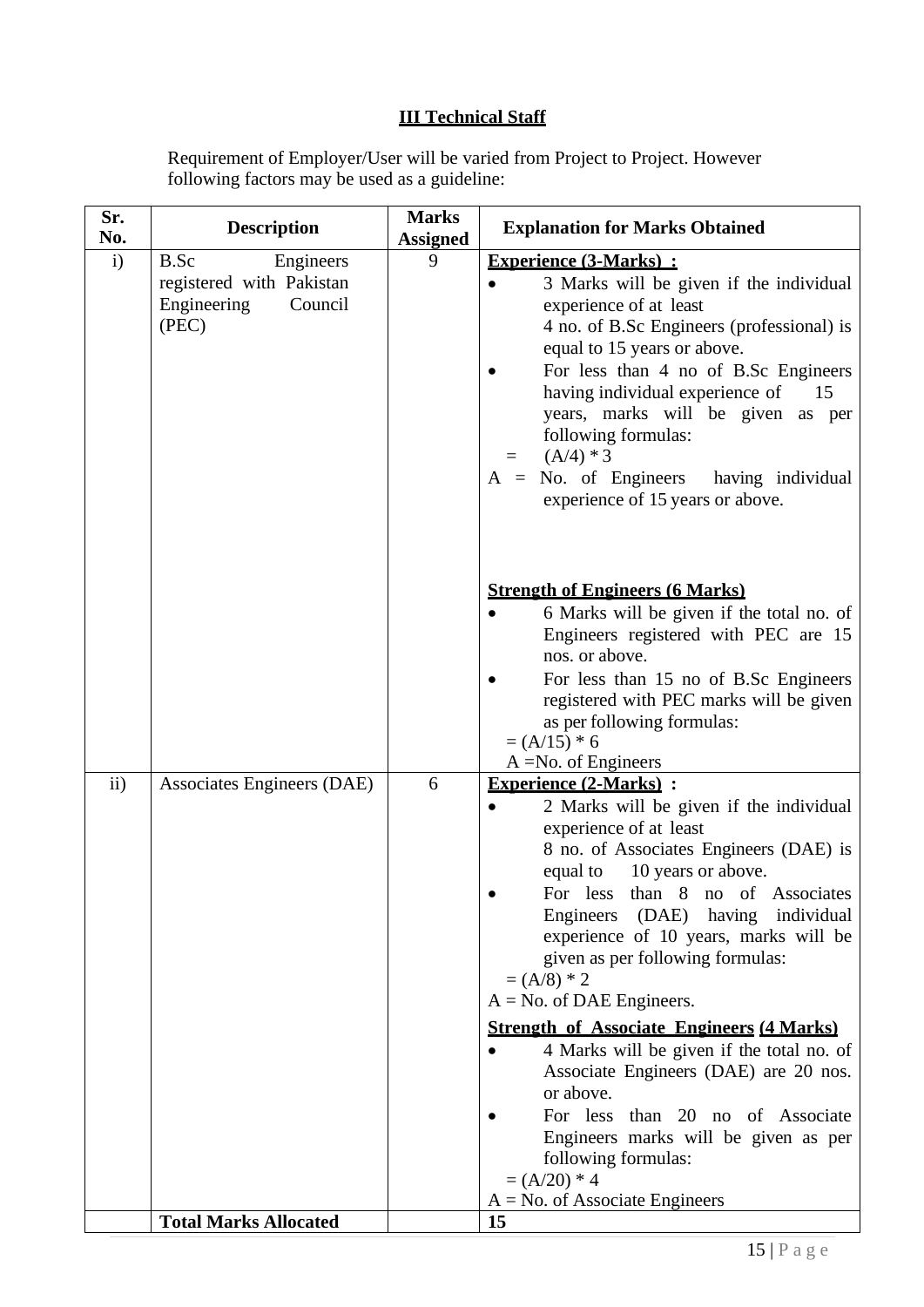#### **Integrity Pact**

#### **DECLARATION OF FEES, COMMISSION AND BROKERAGE ETC. PAY ABLE BY THE SUPPLIERS OF GOODS, SERVICES & WORKS IN CONTRACT WORTH RS.10.00 MILLION OR MORE**

| Contract Number:                   | Dated:                                                                                       |
|------------------------------------|----------------------------------------------------------------------------------------------|
| Contract Value:<br>Contract Title: | 35.130(M)<br>Construction of retaining wall at 1st commercial street, Ph-IV, DHA,<br>Karachi |

M/s \_\_\_\_\_\_\_\_\_\_\_\_\_\_\_\_\_\_\_\_\_\_\_\_\_\_\_\_\_ hereby declares that it has not obtained or induced the procurement of any contract, right, interest, privilege or other obligation or benefit from Government of Pakistan or any administrative subdivision or agency thereof or any other entity owned or controlled by it (GoP) through any corrupt business practice.

Without limiting the generality of the foregoing,  $M/s$ represents any warrants that it has fully declared the brokerage, commission, fees etc. paid or payable to anyone and not given or agreed to give and shall not give or agree to give to anyone within or outside Pakistan either directly or indirectly through any natural or juridical person, including its affiliate, agent associate, broker, consultant, director, promoter, shareholder, sponsor or subsidiary, any commission, gratification, bribe, finder's fee or kickback, whether described as consultation fee or otherwise, with the object of obtaining or including the procurement of the contract, right, interest, privilege or other obligation or benefit in whatsoever form from GoP, except that which has been expressly declared pursuant hereto.

M/s \_\_\_\_\_\_\_\_\_\_\_\_\_\_\_\_\_\_\_\_\_\_\_ certifies that it has made and will make full disclosure of all agreements and arrangements with all persons in respect of or related to the transaction with GoP and has not taken any action or will not take any action to circumvent the above declaration, representation or warranty.

M/s \_\_\_\_\_\_\_\_\_\_\_\_\_\_\_\_\_\_\_\_\_\_\_\_ accepts full responsibility and strict liability for making any false declaration, not making full disclosure, misrepresenting facts or taking any action likely to defeat the purpose of this declaration, representation or warranty. It agrees that any contract, right, interest, privilege or other obligation or benefit obtained or procured as aforesaid shall, without prejudice to any other right and remedies available to GoP under any law, contract or other instrument, avoidable at the option of GoP.

Notwithstanding any rights and remedies exercised by GoP in this regard, M/s \_\_\_\_\_\_\_\_\_\_\_\_\_\_\_\_\_\_\_\_\_\_\_ agrees to indemnify GoP for any loss or damage incurred by it on account of its corrupt business practices and further pay compensation to GoP in an amount equivalent to ten time the sum of any commission, gratification, bribe, finder's fee or kickback given by M/s as aforesaid for the purpose of obtaining or inducing the procurement of any contract, right, interest, privilege or other obligation or benefit in whatsoever form from GoP.

(**Executive Officer,** Cantonment Board Clifton)

\_\_\_\_\_\_\_\_\_\_\_\_\_\_\_\_\_\_\_\_\_\_

\_\_\_\_\_\_\_\_\_\_\_\_\_\_\_\_\_\_\_ (**Contractor/Bidder**)